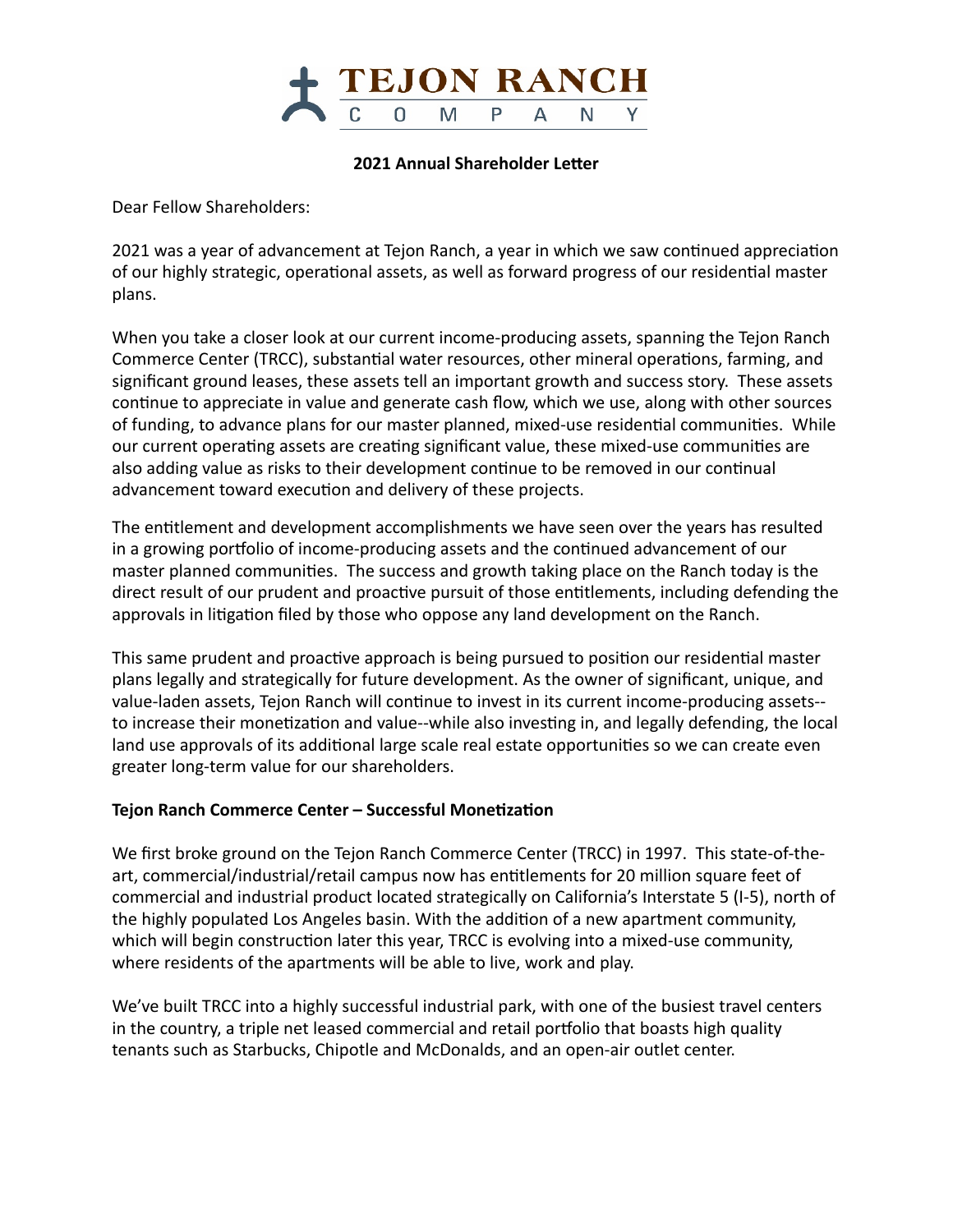What makes TRCC so special, and why do we believe its value has been underappreciated by some? All you need to do is look at the growth and level of activity to see that TRCC stands on its own as a significant contributor to value. When you include activity related to the many joint ventures within the envelope of the Commerce Center, TRCC, and all that it entails, boasts 7.7 million square feet of currently absorbed industrial, commercial, and retail square footage that is either operational and generating cash, in design, or under construction. Also, preliminary design work is underway for additional industrial space we anticipate could be under construction within the next 12-to-18 months.

Home to distribution centers (and coming advanced manufacturing facilities) for some of the world's largest companies (Ikea, Dollar General, Caterpillar, Famous Footwear, L'Oreal, Camping World, and others), TRCC is being developed through creation of wholly owned assets, via land sales, or in conjunction with like-minded joint venture partners. With demand for industrial development expanding as businesses look to meet supply chain challenges, we believe TRCC provides one of the best and most efficient locations for these operations.

The level of activity we generated in 2021 at TRCC, and continue to see in 2022, is evidence of the increasing demand for our industrial properties and the attractiveness of our location. Currently, we are constructing a nearly 630,000 square foot building, with partner Majestic Realty Co., to help meet this demand. The new building is located immediately to the north of two other industrial facilities built by Tejon-Majestic joint ventures in 2017 and 2019, respectively, and is expected to be ready for occupancy later this year. We are also in the planning and design phase for an additional spec industrial building that would follow the completion of the 630,000 square foot building currently under construction.

Toward the end of 2021, Indianapolis-based Scannell Properties acquired 17.1 acres in TRCC to build an advanced manufacturing facility for Plant Prefab, a builder of modular components for multifamily and single-family housing. Also in late 2021, Covington Group acquired two parcels from a Tejon-Rockefeller partnership, completing a transaction that began in 2018 with its purchase from the partnership of a 606,000 square foot building occupied by Dollar General.

Early in 2022, Los Angeles-based Dedeaux Properties closed on the purchase of the last remaining industrial parcel available on the west side of TRCC, located between a Best Western hotel and the Famous Footwear distribution center. The parcel can support a building of up to 250,000 square feet and Dedeaux has already submitted building plans to the County.

In addition to our industrial properties, the Travel Center at TRCC, 60% of which is owned by Tejon Ranch with 40% owned by TravelCenters of America, has proven to be an irreplaceable asset that capitalizes on its strategic location along the 1-5. Over the last five years, the partnership has paid out \$45 million in cash distributions. With millions of vehicles exiting the freeway at that point each year, the Travel Center is among the busiest in the country.

Last, but certainly not least, the Outlets at Tejon takes advantage of its prime location on California's primary north/south transportation corridor. Notwithstanding industry-wide challenges in the retail sector, traffic has returned to pre-pandemic levels, occupied stores are witnessing higher sales, and other key operating metrics, such as sales-per-vehicle, are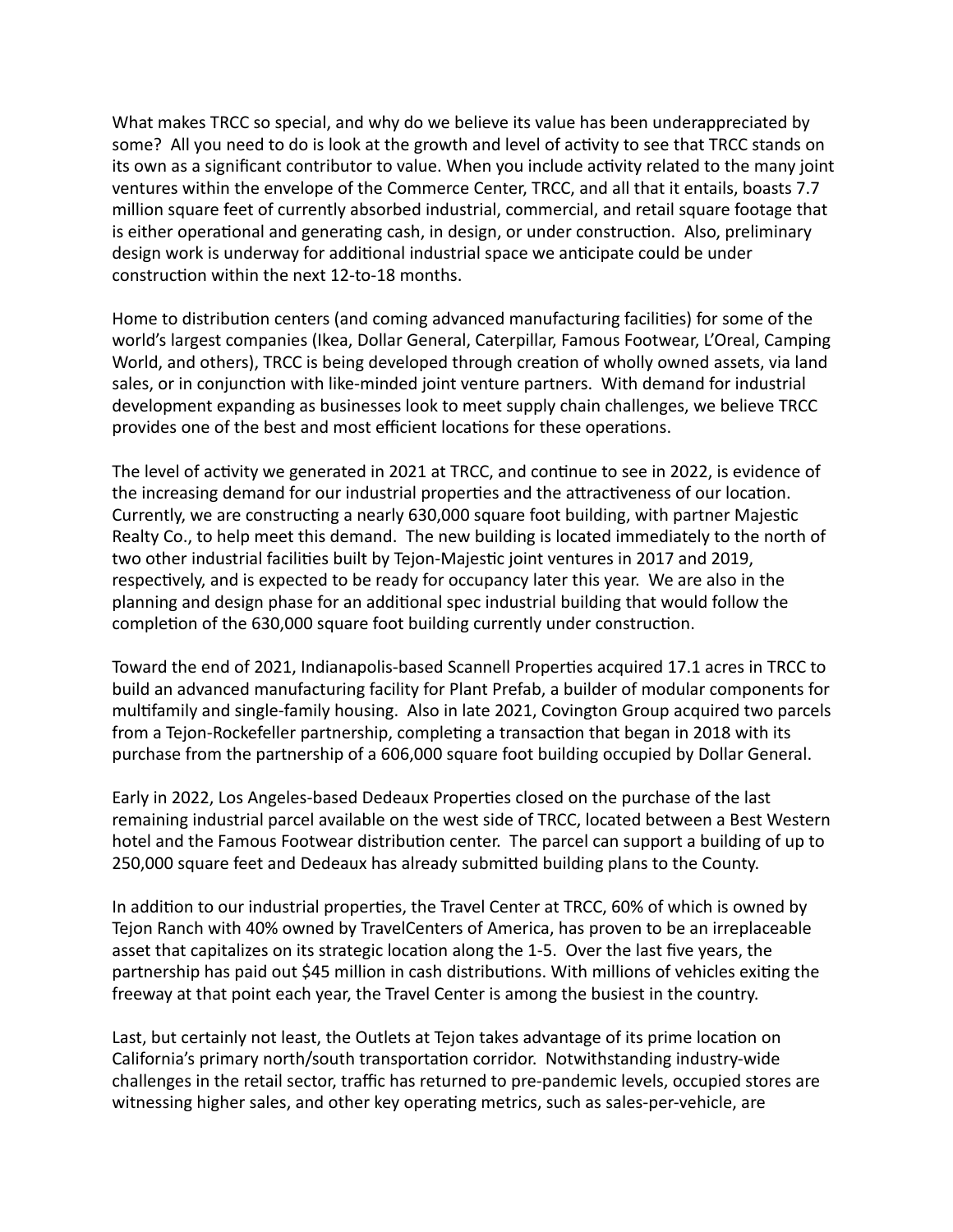improving. Over the last two years, several retailers have increased their footprints at the Outlets, and we have added new retailers, such as our popular Bird Dog Arts gallery that showcases local California artists.

Over the last five years, industrial land values at TRCC have increased 150%. Based on strong industry growth, and building on our lasting success, we are continuing to identify ways to make the Commerce Center even more enticing to some of the country's largest and most important businesses, which includes the construction of a new apartment community that will provide much needed and very convenient housing options for those working within the Commerce Center and beyond.

## **Water, Mining and Power - Precious Commodities**

In addition to all the activities at TRCC, several other Tejon Ranch assets generate cash while providing key resources for California now, and in the future. If you combine revenues from both our Mineral Resources and Commercial Real Estate business segments, royalties (Minerals) and ground leases (Commercial-outside of TRCC) alone, exclusive of water leases, generate an average of nearly \$7 million of cash flow annually. Importantly, these businesses, again except for water resources, require nominal capital resources to generate cash flow... the kind of businesses we love. For example, the ground lease for Calpine's Pastoria Energy Facility, a 750 MW natural gas-fired power plant, generates in excess of \$4 million in revenue annually.

Starting with water, drought conditions in California make this one-of-a-kind asset extremely compelling. Our long-term water assets consist of water and water contracts held for future use or sale. If not needed for immediate use, we can hold our water assets, which are pumped and delivered from the California Aqueduct, in water banks both off and on company-owned land. We also have secured State Water Project, or SWP, entitlements under long-term contracts. In total, our water assets equal 142,172 acre-feet, which ultimately will be sold to water districts servicing our real estate developments, both commercial/industrial and resort/residential. Until such time, we successfully monetize our water assets through use in our agricultural operations, and in the temporary "right-of-use" lease of water to third-party users. Those opportunities will vary over the years based on demand related to SWP allocations, but over the last five years, Tejon's water assets have created an average of \$2.4 million in net cash flow annually.

In addition to our water assets, Tejon Ranch's mineral resources segment generates royalty revenues from multiple oil and gas leases, royalty income from rock and aggregate operations, and royalty revenue related to our lease with National Cement Company of California Inc. These powerful assets generate cash flow, while providing important resources to our state.

Currently, Tejon Ranch has approximately 10,332 oil/gas acres under lease, and 310 active wells. We also have 2,000 acres under lease to National Cement, and two aggregate leases comprising 521 acres with Granite Construction and Griffith Company. Over the last five years, these assets have created an average of \$4.3 million in net cash flow annually. Combined with water, our mineral resources segment has generated approximately 23.7% of revenues over last five years.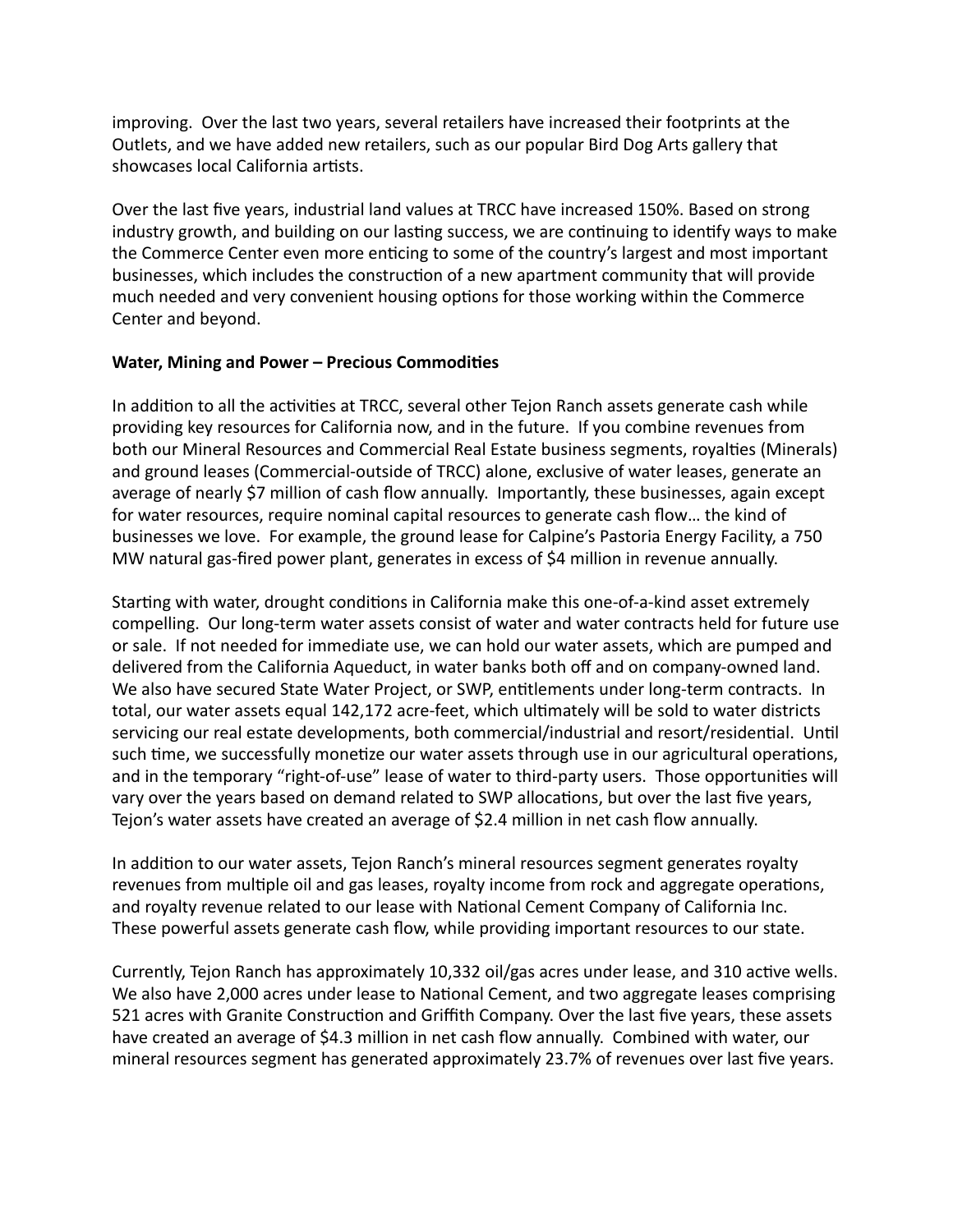Rounding out our operational assets, our farming business provides a solid foundation for Tejon Ranch. We currently farm pistachios, almonds, wine grapes and alfalfa on about 4,977 acres, from which we have generated approximately 30.1% of Tejon Ranch's revenues over the last five years. To increase the overall productivity of our acreage under production, we are in the process of replacing older less-productive acreage with younger, denser plantings that feature more trees per acre for greater yields. It's important to note that the largest percentage of farming revenues are recognized during the third and fourth quarters of the fiscal year.

Tejon Ranch has successfully monetized thousands of acres of raw land through prudent and strategic development and growth. Combined with our future monetization plans, we believe the company is in a great position to ensure that we are deriving the most possible value from our land holdings for our shareholders.

## **Master Planned Communities - Future Monetization**

Over the years, we have built a strong real estate development skill set, including entitlement expertise that will allow us to build residential communities to help alleviate California's severe housing crisis, while generating substantial additional revenue and cash flow for Tejon Ranch.

The current housing situation in Southern California, in terms of availability and affordability, continues to be dire. Southern California home prices hit an all-time high in December 2021 as inventory remained historically low. There were nearly 30% fewer homes for sale in Los Angeles and Orange counties in December than in the same month a year earlier. With a shortage of homes and a growing population, Tejon Ranch is working to lessen the severity of the crisis with plans to build more than 35,000 homes and apartments through our master planned communities.

Our plans focus on four residential communities, each of which are in various stages of development, including Centennial, Grapevine, Mountain Village, and the multi-family residential complex located in TRCC. With all local legislative approvals in place for these developments, we are moving forward with the next steps in the entitlement process, while continuing to make progress on the litigation front, a known reality in the process for which we have planned and accounted for.

In early 2021, a Kern County court ruled in favor regarding the County's re-approval of our Grapevine community, and that decision was not appealed. Later in the year, in dealing with the litigation over L.A. County's approval of Centennial, which is not yet fully resolved, we reached a settlement agreement with one of the plaintiffs--Climate Resolve—over its concerns regarding the project. In so doing, we've paved the way for the creation of a community that is committed to achieving a net zero GHG project status. Centennial also includes new wildfire resilience measures to enhance safety in and around the community. 18% of the housing units are being designated as affordable housing. There's more to do before the litigation is fully resolved, but we continue to work towards possible solutions.

Each of our development projects are proceeding on track, with our multi-family residential complex at TRCC expected to be the first to break ground in late 2022, with occupancy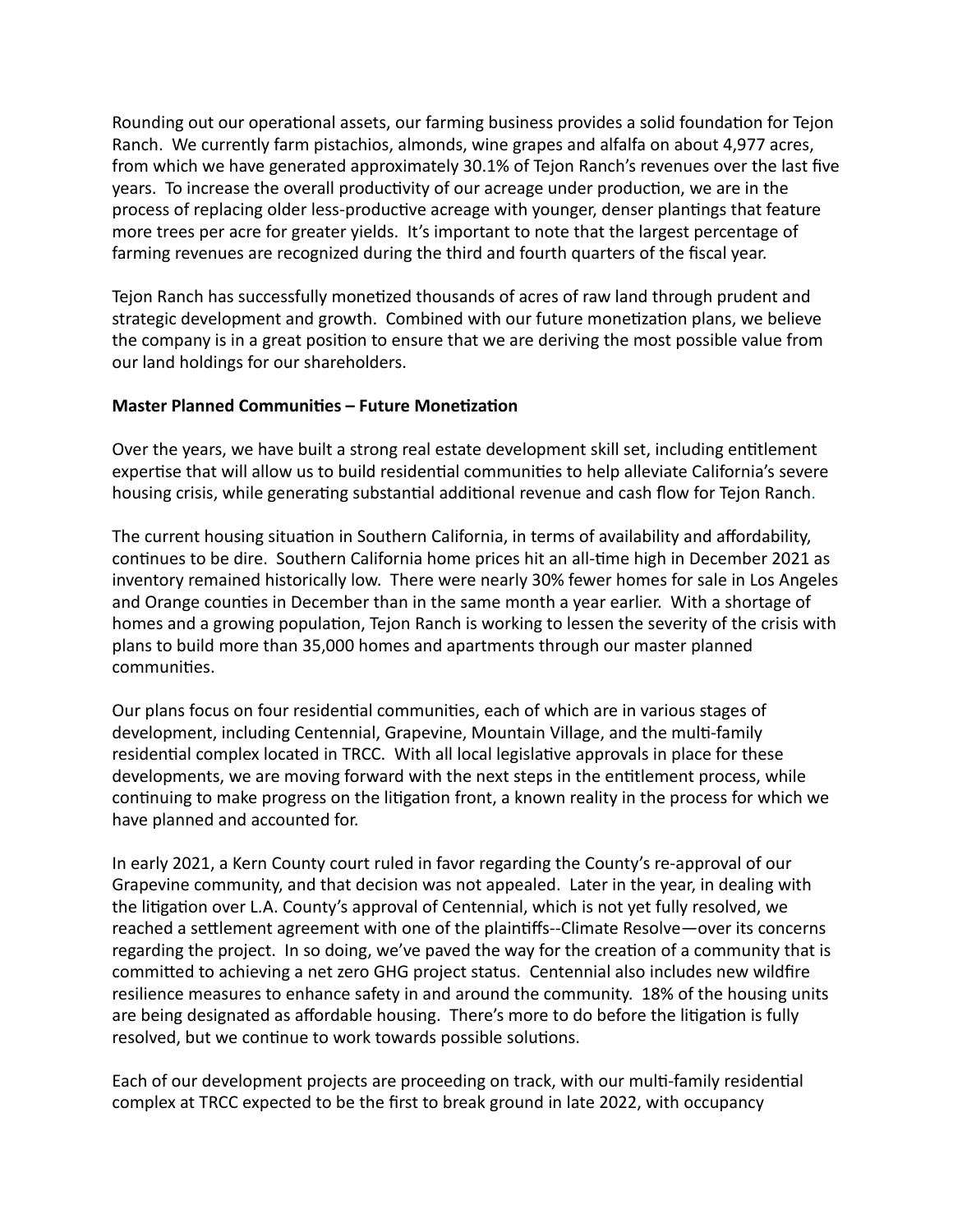anticipated in late 2023. This apartment community, which will be located next to the Outlets, will eventually include up to 495 units and will result in long-term recurring revenue for the Company. Following several successful and profitable joint venture projects with Majestic Realty Co., we will again be partnering with them on this project, as Majestic has expanded its development portfolio to include construction of apartment communities in other southern California locations.

We anticipate the next master planned community to break ground will be Mountain Village. Approval of our first final tract map has been granted, and we are continuously monitoring the markets to identify the appropriate time to begin infrastructure development and ultimately, lot sales. We are currently exploring a number of financing opportunities for the development of this community.

## **Responsible and Strategic Resource Deployment**

Tejon Ranch's operational assets are producing meaningful cash flows for our company, and our plans call for the creation of additional value by growing those assets and developing our master planned residential communities.

Going forward, we will deploy our resources strategically and opportunistically to capture additional growth. Our capital allocation plans include funding the advancement of entitlements for our master planned communities, as well as funding future growth primarily through internally generated cash flow, as well as through joint venture partnerships, which have been extremely successful for us in the past, project-specific debt financing, and possibly the issuance of common stock. We have built a strong and conservative balance sheet and are committed to maintaining financial flexibility as we execute against our growth plans.

# **All Roads Go Through Tejon Ranch**

Anyone or anything, including goods, materials, water, and power that needs to directly travel from Northern California to Southern California, or vice versa, passes through Tejon Ranch's land holdings. Our unique location, combined with decades of know-how, has allowed us to develop meaningful, cash producing assets that will exist for generations to come.

As we continue to work to enhance our capabilities, we are capitalizing on this unique position and opportunity through the development, leasing, and ownership of travel centers, commercial and industrial properties, power plants, telecommunications infrastructure, mineral royalties, agriculture operations, water, and other vital infrastructure.

At the same time, we are focused on further monetizing our strategic location between the two strong undersupplied housing markets of Los Angeles and Bakersfield by pursuing the entitlement and development of master planned residential communities.

We have the right team in place to successfully execute our plan, and a Board with a breadth of experience to help guide our path. Our Board consists of ten highly qualified and experienced